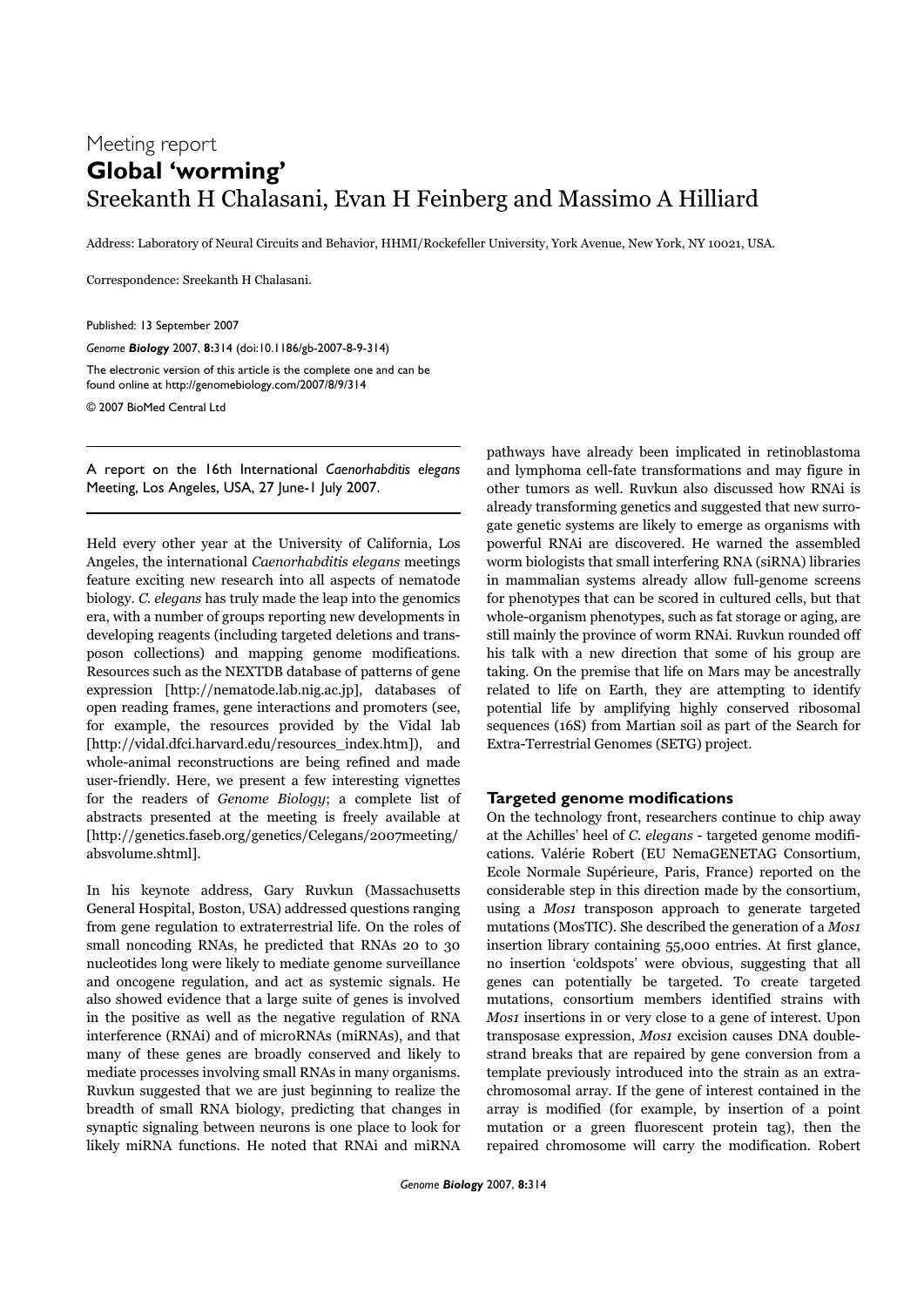pointed out that two limitations of this approach - a moderate frequency of gene conversion (10-4 to 10-5 events per generation) and the short (around 500 bp) range of gene conversion from the Mos1 insertion - are counterbalanced by the large number of *Mos1* insertions that have been generated. Hence, MosTIC could become an attractive tool for genomic engineering in C. elegans.

Christian Frøkjær-Jensen (University of Utah, Salt Lake City, USA) presented a strategy for low-copy transgene integration using a *Mos1* element located in a stretch of noncoding DNA. He and colleagues generated an extrachromosomal array with a transgene of interest and a positive selection marker flanked by DNA homologous to the Mos1 insertion site. Transposase expression induced doublestrand breaks by *Mos1* excision, and through homologous recombination the transgene was inserted into this chromosomal locus. Integrants are identified by co-insertion of a positive selection marker and distinguished from animals carrying the array alone by the loss of a negative-selection marker contained on the array. Encouragingly, integration efficiencies of 1 in 100 transposase-expressing adults were observed, as was transgene expression in the germline, a site typically refractory to transgene expression.

The current gene-targeting paradigm in C. elegans, PCR identification of mutagen-induced random deletions together with other mutants identified by the C. elegans community, recently passed an important milestone. Speaking on behalf of the knockout consortium groups, Mark Edgley (University of British Columbia, Vancouver, Canada) described the identification of 5,000 deletion mutants in 4,000 genes, along with a comprehensive search of other mutant alleles in WormBase [http://www.wormbase.org] that added another 1,000 genes. This total of 5,000 genes identified by mutation corresponds to more than 25% of all the predicted C. elegans genes.

Mapping mutations and identifying the mutated genes still takes several months. At present, the most used approach involves genetic mapping using single-nucleotide polymorphisms (SNPs). Jason Maydan (University of British Columbia, Vancouver, Canada) presented an interesting way to expedite this process, using array comparative genome hybridization (array CGH) to identify deletions and point mutations rapidly. High-density oligonucleotide microarrays (with 385,000 features) probing the entire genome were generated. A genome alteration is identified as a decrease in the hybridization signal of mutant genomic DNA to specific probes in this array. Maydan described how the application of array CGH to wild C. elegans isolates (newly isolated from different geographical locations) has revealed deletions in an astonishing 3% or so of genes when compared to the wild-type strain N2 (Bristol). Most of these genes have been implicated in chemosensation and immunity, suggesting how local environments influence the genetic make-up of nematodes.

## **Environment-genome interactions**

The extensive genetic variation described by Maydan made considerable sense in light of work reported by Joseph Coolon (Kansas State University, Manhattan, USA) on microarray experiments with C. elegans cultured on soil bacteria from the Konza Prairie Long Term Ecological Research site near Manhattan, Kansas. Expression of 202 genes varied on the different bacterial foods, and single deletion mutants in some of these genes showed reduced relative fitness on the bacteria that induced their expression. Coolon noted that this provides compelling evidence of how environmental differences create extensive gene-expression differences within populations of a given species, and also suggests that natural selection could act on regulatory mutations of these fitness genes.

Extending this concept, Matt Rockman (Princeton University, Princeton, USA) described work addressing how genetic variations in wild C. elegans isolates shape phenotypic variation. Around 200 recombinant strains homozygous for varying regions of either N2 (Bristol) or CB4856 (Hawaii) DNA have been generated and a high-resolution SNP map produced for each. He and his colleagues found an unexpected genetic incompatibility between N2 and CB4856 and also cloned one of the underlying loci. A recessive polymorphism in the *spat-3* gene has been identified that affects octanol responses in concert with other CB4856 loci, but not in an isogenic N2 background. These studies have uncovered functions and gene interactions inaccessible to genetic screens and suggest how genetic modules may evolve.

## *Caenorhabditis* **neurobiology**

Behavioral responses have long been used in C. elegans to gain insights into the genes and mechanisms underlying the function of the nervous system. Two new behaviors and the genes underlying them were discussed at the meeting. Kenneth Miller (Oklahoma Medical Research Foundation, Oklahoma City, USA) described a C. elegans photophobic response in which the animals detect and avoid blue and shorter wavelengths of light. Genetic screens identified three loci that control this response. Interestingly, one of these genes, lite-1, encodes an eight-transmembrane member of the gustatory receptor family with no homology to G-protein-coupled receptors. Miller reported that although lite-1 normally functions in neurons, transgenic expression of lite-1 in muscle cells enables this tissue to respond to light, suggesting that LITE-1 may function as the light sensor.

Roberto de Araujo (Columbia University, New York, USA) described a C. elegans response to gravity. When he set wildtype C. elegans on agar plates oriented vertically, they distributed themselves randomly. However, mutations affecting the activity of subsets of neurons resulted in animals that moved to the top or bottom of the plates. The expression pattern of the affected genes identified sensory neurons that